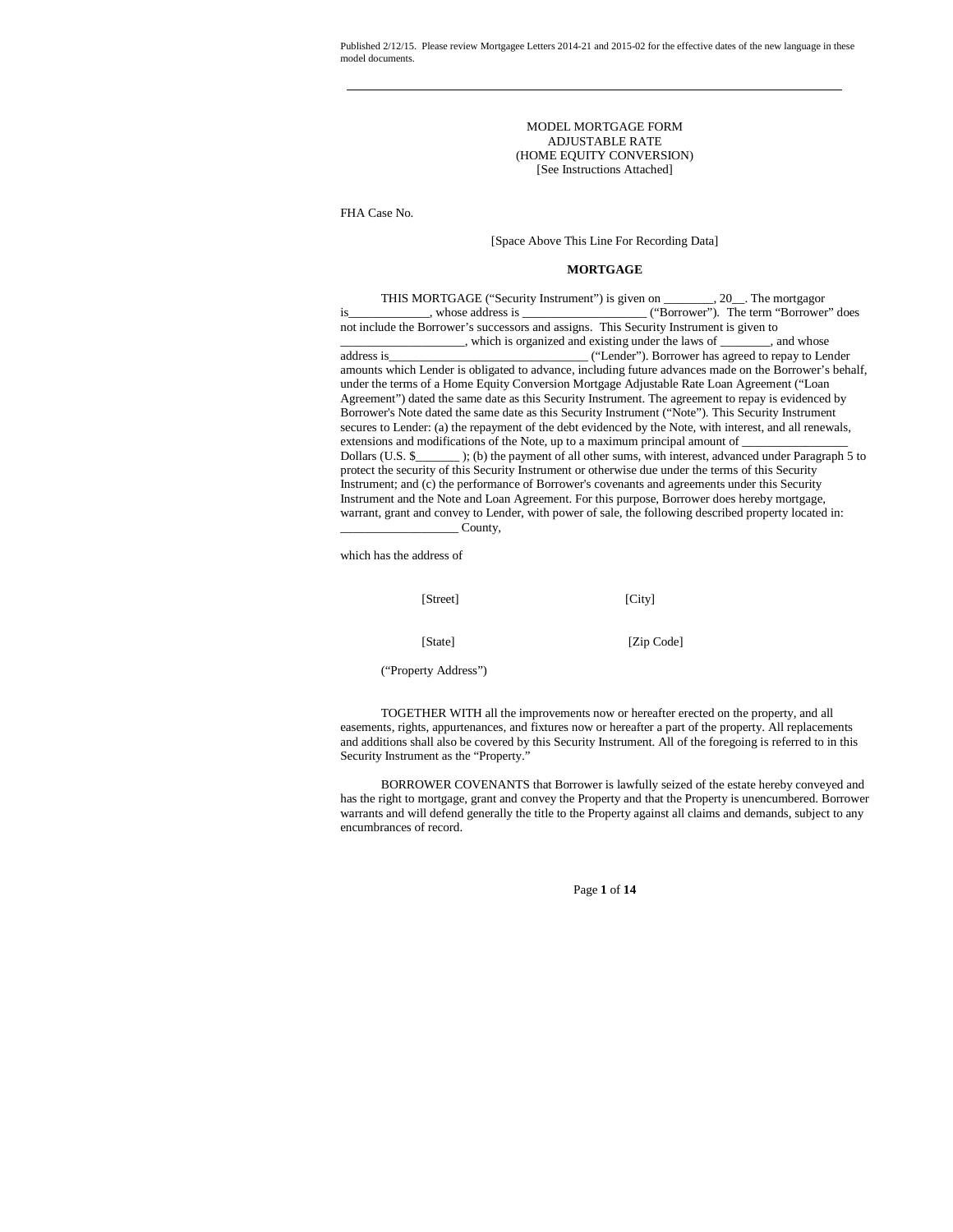THIS SECURITY INSTRUMENT combines uniform covenants for national use and nonuniform covenants with limited variations by jurisdiction to constitute a uniform security instrument covering real property.

UNIFORM COVENANTS. Borrower and Lender covenant and agree as follows:

- **1. Payment of Principal and Interest.** Borrower shall pay when due the principal of  $\Box$ , and interest on, the debt evidenced by the Note.
- **2. Payment of Property Charges.** Borrower shall pay all property charges consisting of property taxes, hazard insurance premiums, flood insurance premiums, ground rents, condominium fees, planned unit development fees, homeowner's association fees, and any other special assessments that may be required by local or state law in a timely manner, and shall provide evidence of payment to Lender, unless Lender pays property charges as provided for in and in accordance with the Loan Agreement.
- **3. Fire, Flood and Other Hazard Insurance.** Borrower shall insure all improvements on the Property, whether now in existence or subsequently erected, against any hazards, casualties, and contingencies, including but not limited to fire and flood, for which Lender requires insurance. Such insurance shall be maintained in the amounts and for the periods that Lender requires; Lender has the discretion to increase or decrease the amount of any insurance required at any time provided the amount is equal to or greater than any minimum required by the Secretary of Housing and Urban Development ("Secretary"). Whether or not Lender imposes a flood insurance requirement, Borrower shall at a minimum insure all improvements on the Property, whether now in existence or subsequently erected, against loss by floods to the extent required by the Secretary. If the Lender imposes insurance requirements, all insurance shall be carried with companies approved by Lender, and the insurance policies and any renewals shall be held by Lender and shall include loss payable clauses in favor of and in a form acceptable to Lender.

In the event of loss, Borrower shall give Lender immediate notice by mail. Lender may make proof of loss if not made promptly by Borrower. Each insurance company concerned is hereby authorized and directed to make payment for such loss to Lender instead of to Borrower and Lender jointly. Insurance proceeds shall be applied to restoration or repair of the damaged Property, if the restoration or repair is economically feasible and Lender's security is not lessened. If the restoration or repair is not economically feasible or Lender's security would be lessened, the insurance proceeds shall be applied first to the reduction of any indebtedness under a Second Note and Second Security Instrument (as described in Paragraph 15) held by the Secretary on the Property and then to the reduction of the indebtedness under the Note and this Security Instrument. Any excess insurance proceeds over an amount required to pay all outstanding indebtedness under the Note and this Security Instrument shall be paid to the entity legally entitled thereto.

In the event of foreclosure of this Security Instrument or other transfer of title to the Property that extinguishes the indebtedness, all right, title and interest of Borrower in and to insurance policies in force shall pass to the purchaser.

**4. Occupancy, Preservation, Maintenance and Protection of the Property; Borrower's Loan Application; Leaseholds.** Borrower shall occupy, establish, and use the Property as Borrower's Principal Residence after the execution of this Security Instrument and Borrower (or at least one Borrower, if initially more than one person are Borrowers) shall continue to occupy the Property as Borrower's Principal Residence for the term of the Security Instrument.

Page **2** of **14**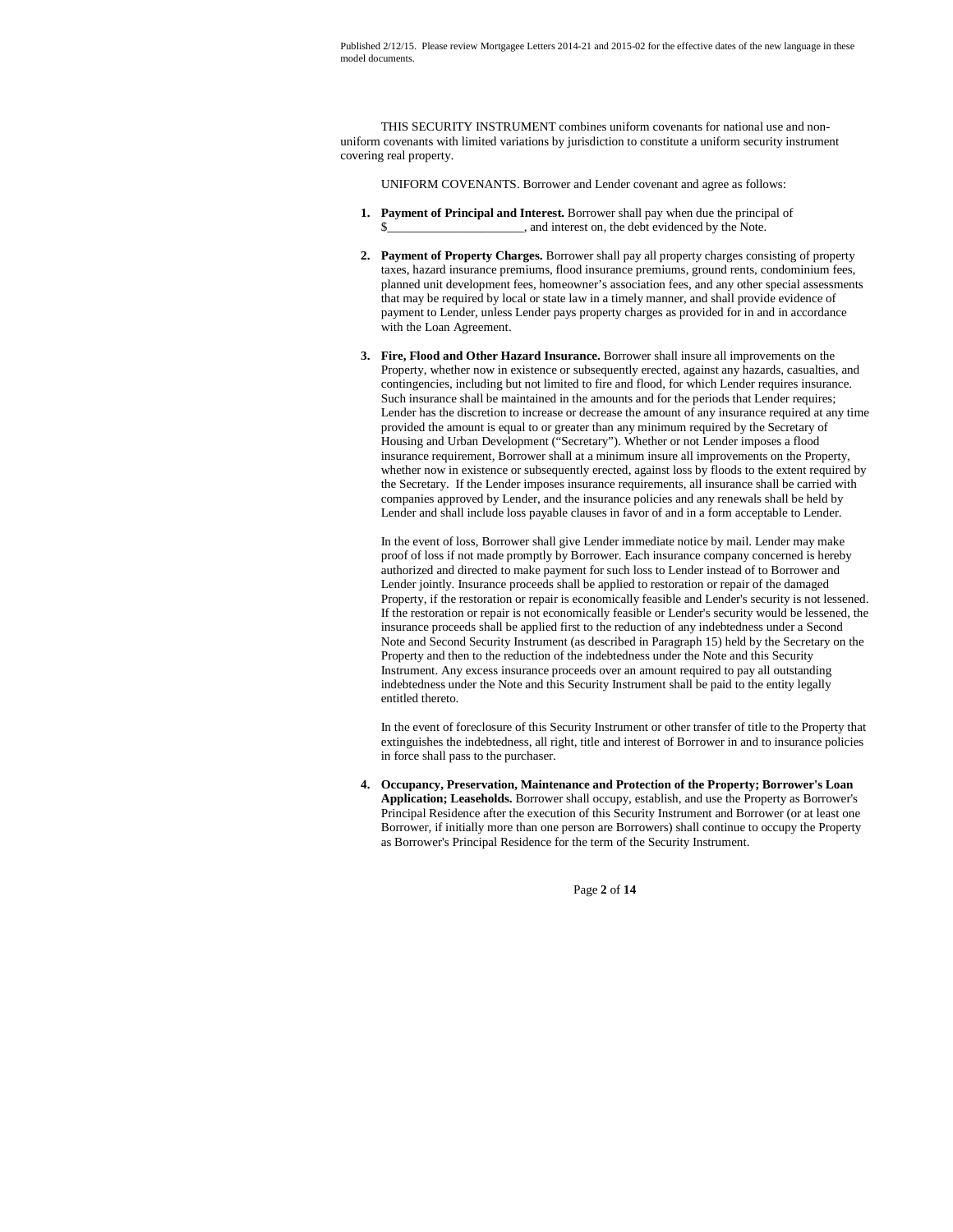Borrower shall not commit waste or destroy, damage or substantially change the Property or allow the Property to deteriorate, reasonable wear and tear excepted. Borrower shall also be in default if Borrower, during the loan application process, gave materially false or inaccurate information or statements to Lender (or failed to provide Lender with any material information) in connection with the loan evidenced by the Note, including, but not limited to, representations concerning Borrower's occupancy of the Property as a Principal Residence. If this Security Instrument is on a leasehold, Borrower shall comply with the provisions of the lease. If Borrower acquires fee title to the Property, the leasehold and fee title shall not be merged unless Lender agrees to the merger in writing.

**5. Charges to Borrower and Protection of Lender's Rights in the Property.** Borrower shall pay all governmental or municipal charges, fines and impositions that are not included in Paragraph 2. Borrower shall pay these obligations on time directly to the entity which is owed the payment. If failure to pay would adversely affect Lender's interest in the Property, upon Lender's request Borrower shall promptly furnish to Lender receipts evidencing these payments. Borrower shall promptly discharge any lien which has priority over this Security Instrument in the manner provided in Paragraph 14(C).

If Borrower fails to make these payments or pay the property charges required by Paragraph 2, or fails to perform any other covenants and agreements contained in this Security Instrument, or there is a legal proceeding that may significantly affect Lender's rights in the Property (such as a proceeding in bankruptcy, for condemnation or to enforce laws or regulations), then Lender may do and pay whatever is necessary to protect the value of the Property and Lender's rights in the Property, including payment of property taxes, hazard insurance and other items mentioned in Paragraph 2.

To protect Lender's security in the Property, Lender shall advance and charge to Borrower all amounts due to the Secretary for the Mortgage Insurance Premium as defined in the Loan Agreement as well as all sums due to the loan servicer for servicing activities as defined in the Loan Agreement. Any amounts disbursed by Lender under this Paragraph shall become an additional debt of Borrower as provided for in the Loan Agreement and shall be secured by this Security Instrument.

- **6. Inspection.** Lender or its agent may enter on, inspect or make appraisals of the Property in a reasonable manner and at reasonable times provided that Lender shall give the Borrower notice prior to any inspection or appraisal specifying a purpose for the inspection or appraisal which must be related to Lender's interest in the Property. If the Property is vacant or abandoned or the loan is in default, Lender may take reasonable action to protect and preserve such vacant or abandoned Property without notice to the Borrower.
- **7. Condemnation.** The proceeds of any award or claim for damages, direct or consequential, in connection with any condemnation, or other taking of any part of the Property, or for conveyance in place of condemnation shall be paid to Lender. The proceeds shall be applied first to the reduction of any indebtedness under a Second Note and Second Security Instrument (as described in Paragraph 15) held by the Secretary on the Property, and then to the reduction of the indebtedness under the Note and this Security Instrument. Any excess proceeds over an amount required to pay all outstanding indebtedness under the Note and this Security Instrument shall be paid to the entity legally entitled thereto.
- **8. Fees.** Lender may collect fees and charges authorized by the Secretary.
- Page **3** of **14 9. Non-Borrowing Spouse.** Borrower [name of Borrower] is married under the laws of [insert state/jurisdiction of residence or celebration] to [name of spouse] ("Non-Borrowing Spouse"),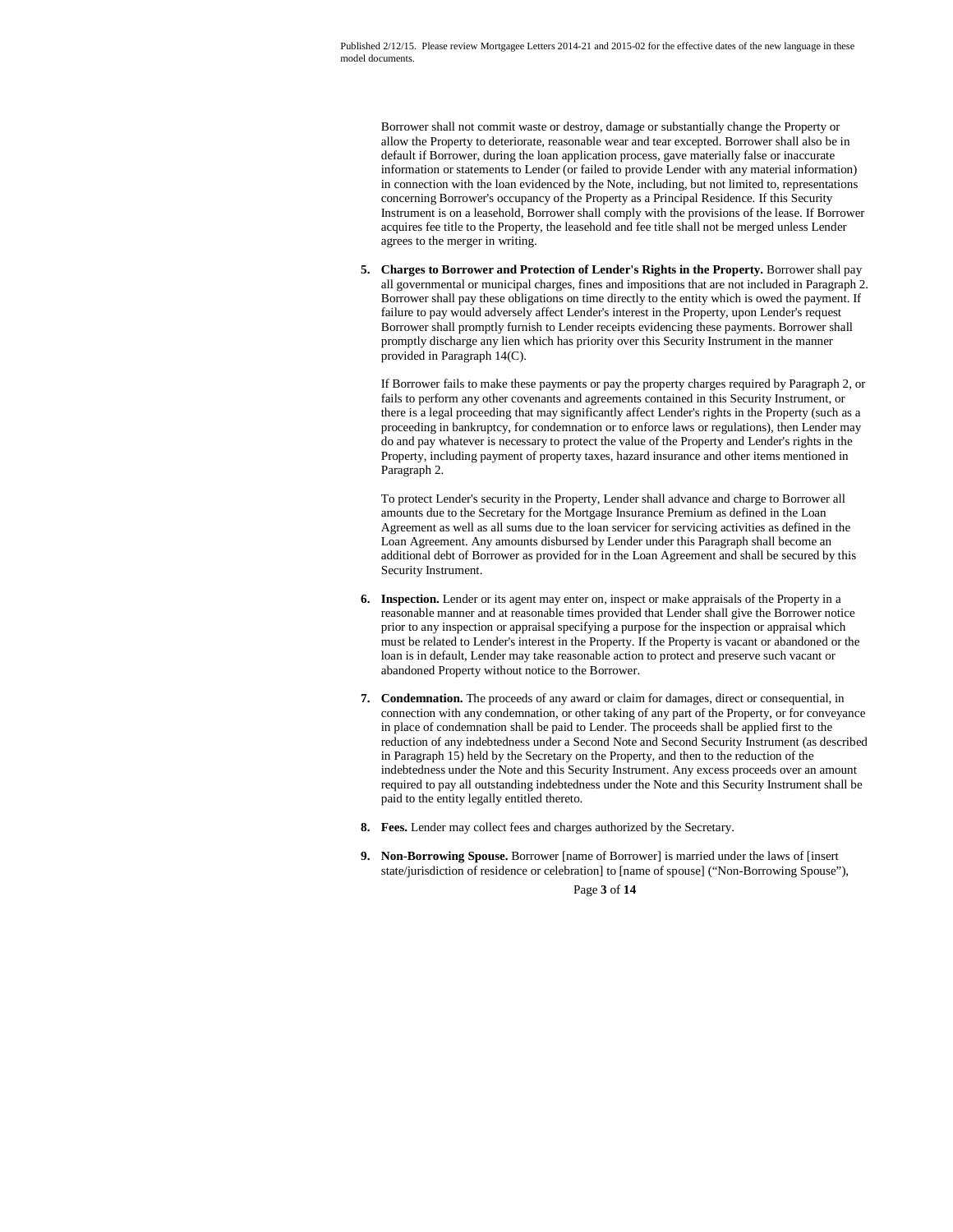who is not a Borrower under the terms of the "Note," "Loan Agreement" or this Security Instrument.<sup>1</sup>

- (A) Eligible Non-Borrowing Spouse. A Non-Borrowing Spouse identified by the Borrower who meets, and continues to meet, the Qualifying Attributes requirements established by the Secretary that the Non-Borrowing Spouse must satisfy in order to be eligible for the Deferral Period.
- (B) Ineligible Non-Borrowing Spouse. A Non-Borrowing Spouse who does not meet the Qualifying Attributes requirements established by the Secretary that the Non-Borrowing Spouse must satisfy in order to be eligible for the Deferral Period.

## **10. Grounds for Acceleration of Debt.**

### (A) Due and Payable - Death.

- (i) Except as provided in Paragraph 10(A)(ii), Lender may require immediate payment in full of all sums secured by this Security Instrument if a Borrower dies and the Property is not the Principal Residence of at least one surviving Borrower.
- (ii) Lender shall defer the Due and Payable requirement under Paragraph  $10(A)(i)$ above for any period of time ("Deferral Period") in which a Non-Borrowing Spouse identified in Paragraph 9 qualifies as an Eligible Non-Borrowing Spouse and certifies all of the following conditions are, and continue to be, met:
	- (a) Such Eligible Non-Borrowing Spouse remained the spouse of the identified Borrower for the duration of such Borrower's lifetime;
	- (b) Such Eligible Non-Borrowing Spouse has occupied, and continues to occupy, the Property as [his/her] Principal Residence;
	- (c) Such Eligible Non-Borrowing Spouse has established legal ownership or other ongoing legal right to remain in the Property;
	- (d) All other obligations of the Borrower under the Note, the Loan Agreement and this Security Instrument continue to be satisfied; and
	- (e) The Note is not eligible to be called due and payable for any other reason.

This sub-paragraph (ii) is inapplicable or null and void if an Eligible Non-Borrowing Spouse is or becomes an Ineligible Non-Borrowing Spouse at any time. Further, during a deferral of the due and payable status, should any of the conditions for deferral cease to be met such a deferral shall immediately cease and the Note will become immediately due and payable in accordance with the provisions of Paragraph 7(A)(i) of the Note.

(B) Due and Payable - Sale. Lender may require immediate payment in full of all sums secured by this Security Instrument if all of a Borrower's title in the Property (or his or her beneficial interest in a trust owning all or part of the Property) is sold or otherwise transferred and no other Borrower retains title to the Property in fee simple or retains a leasehold under a lease for not less than 99 years which is renewable or a lease having a

Page **4** of **14**

<sup>&</sup>lt;sup>1</sup> In the event there is more than one Borrower who also has a Non-Borrowing spouse, enter as needed "Borrower [name of Borrower] is married under the laws of [insert state/jurisdiction of residence or celebration] to [name of spouse] ("Non-Borrowing Spouse"), who is not a Borrower under the terms of the "Note," "Loan Agreement" or this Security Instrument."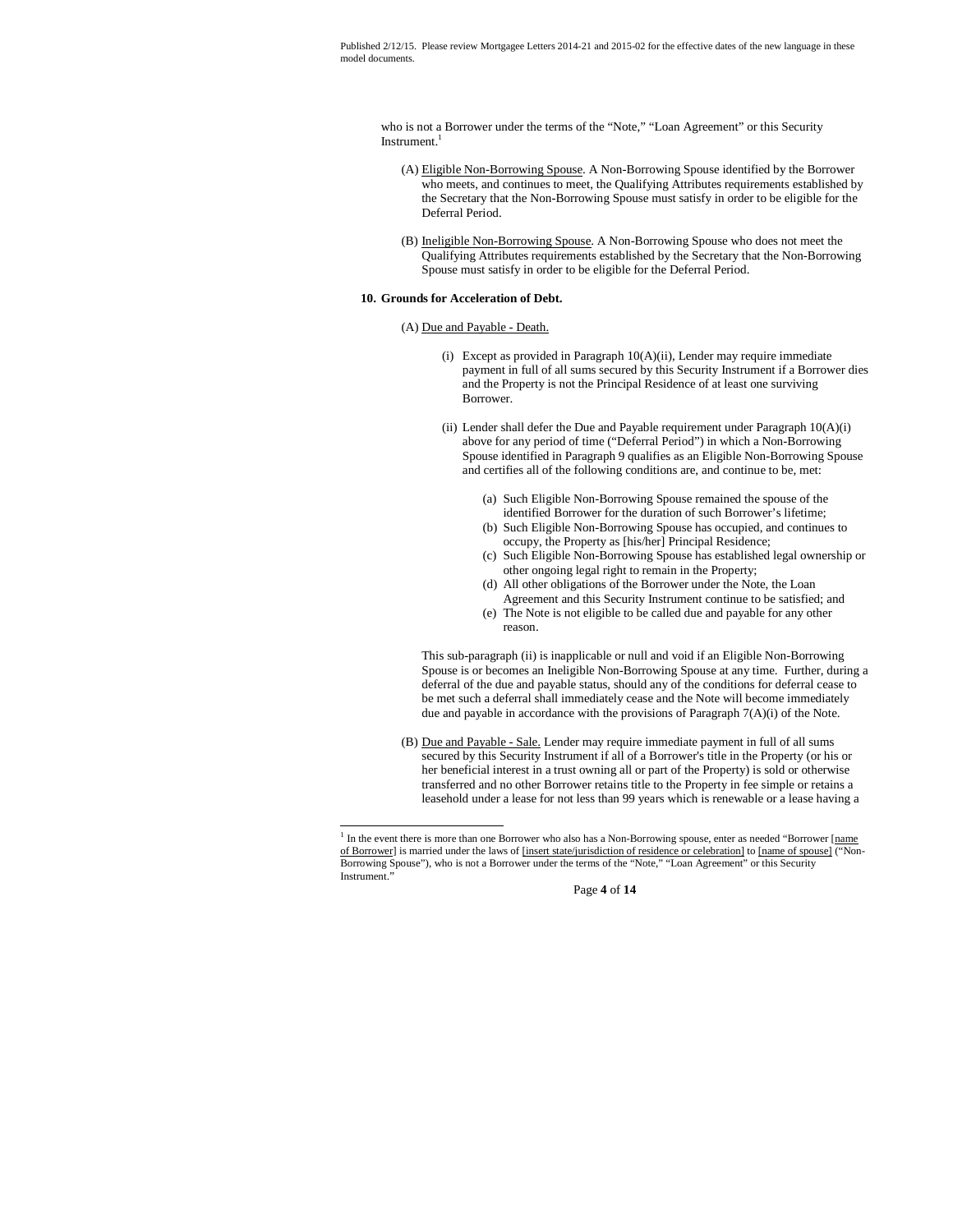> remaining period of not less than 50 years beyond the date of the 100th birthday of the youngest Borrower or retains a life estate (or retaining a beneficial interest in a trust with such an interest in the Property). A deferral of due and payable status is not permitted when a Lender requires immediate payment in full under this Paragraph.

- (C) Due and Payable with Secretary Approval. Lender may require immediate payment in full of all sums secured by this Security Instrument, upon approval of the Secretary, if
	- (i) Property ceases to be the Principal Residence of a Borrower for reasons other than death and the Property is not the Principal Residence of at least one other Borrower; or
	- (ii) For a period of longer than twelve (12) consecutive months, a Borrower fails to occupy the Property because of physical or mental illness and the Property is not the Principal Residence of at least one other Borrower; or

(iii)An obligation of the Borrower under this Security Instrument is not performed.

A deferral of due and payable status is not permitted when a Lender requires immediate payment in full under section 10(C).

- (D) Notice and Certification to Lender. Borrower shall complete and provide to the Lender on an annual basis a certification, in a form prescribed by the Lender, stating whether the Property remains the Borrower's Principal Residence and, if applicable, the Principal Residence of his or her Non-Borrowing Spouse. Where a Borrower has identified a Non-Borrowing Spouse in Paragraph 9 and the identified Non-Borrowing Spouse qualifies as an Eligible Non-Borrowing Spouse, the Borrower shall also complete and provide to the Lender on an annual basis an Eligible Non-Borrowing Spouse certification, in a form prescribed by the Lender, certifying that all requirements for the application of a Deferral Period continue to apply and continue to be met. During a Deferral Period, the annual Principal Residence certification must continue to be completed and provided to the Lender by the Eligible Non-Borrowing Spouse. The Borrower shall also notify Lender whenever any of the events listed in this Paragraph 10(B) and (C) occur.
- (E) Notice to Secretary and Borrower. Lender shall notify the Secretary and Borrower whenever the loan becomes due and payable under Paragraph 10(B) and (C). Lender shall not have the right to commence foreclosure until Borrower has had thirty (30) days after notice to either:
	- (i) Correct the matter which resulted in the Security Instrument coming due and payable; or
	- (ii) Pay the balance in full; or
	- (iii)Sell the Property for the lesser of the balance or ninety-five percent (95%) of the appraised value and apply the net proceeds of the sale toward the balance; or
	- (iv) Provide the Lender with a deed in lieu of foreclosure.
- (F) Notice to Secretary and Eligible Non-Borrowing Spouse. Lender shall notify the Secretary and any Eligible Non-Borrowing Spouse whenever any event listed in Paragraph 10(B) and (C) occurs during a Deferral Period.

Page **5** of **14**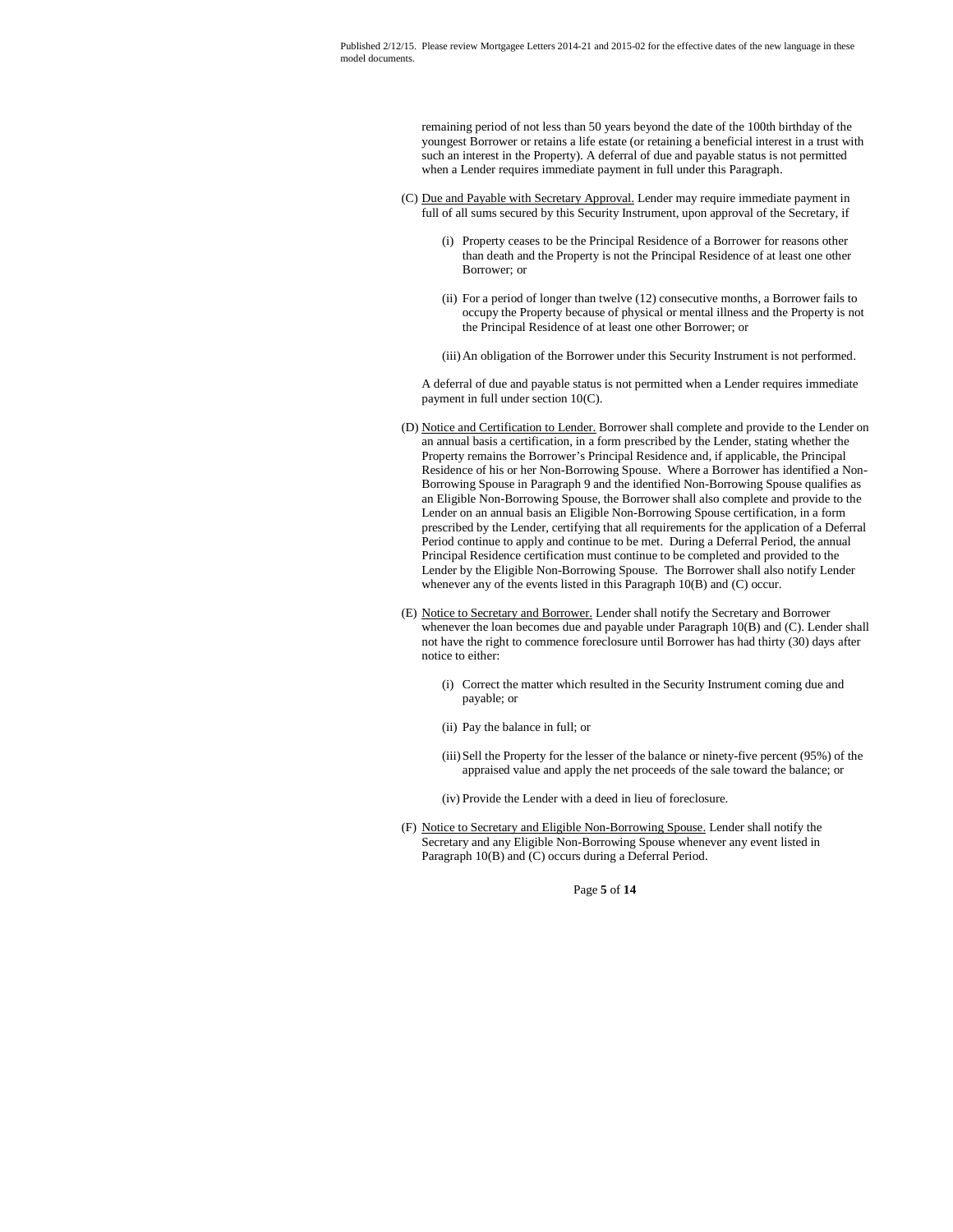- (G) Trusts. Conveyance of a Borrower's interest in the Property to a trust which meets the requirements of the Secretary, or conveyance of a trust's interests in the Property to a Borrower, shall not be considered a conveyance for purposes of this Paragraph 10. A trust shall not be considered an occupant or be considered as having a Principal Residence for purposes of this Paragraph 10.
- (H) Mortgage Not Insured. [Optional] Borrower agrees that should this Security Instrument and the Note not be eligible for insurance under the National Housing Act within<sup>2</sup>  $\overline{\phantom{a}}$ from the date hereof, Lender may, at its option, require immediate payment in full of all sums secured by this Security Instrument. A written statement of any authorized agent of the Secretary dated subsequent to<sup>3</sup> from the date hereof, declining to insure this Security Instrument and the Note, shall be deemed conclusive proof of such ineligibility. Notwithstanding the foregoing, this option may not be exercised by Lender when the unavailability of insurance is solely due to Lender's failure to remit a mortgage insurance premium to the Secretary.
- **11. No Deficiency Judgments.** Borrower shall have no personal liability for payment of the debt secured by this Security Instrument. Lender may enforce the debt only through sale of the Property. Lender shall not be permitted to obtain a deficiency judgment against Borrower if the Security Instrument is foreclosed. If this Security Instrument is assigned to the Secretary upon demand by the Secretary, Borrower shall not be liable for any difference between the mortgage insurance benefits paid to Lender and the outstanding indebtedness, including accrued interest, owed by Borrower at the time of the assignment.
- **12. Reinstatement.** Borrower has a right to be reinstated if Lender has required immediate payment in full. This right applies even after foreclosure proceedings are instituted. To reinstate this Security Instrument, Borrower shall correct the condition which resulted in the requirement for immediate payment in full. Foreclosure costs and reasonable and customary attorney's fees and expenses properly associated with the foreclosure proceeding shall be added to the Principal Balance. Upon reinstatement by Borrower, this Security Instrument and the obligations that it secures shall remain in effect as if Lender had not required immediate payment in full. However, Lender is not required to permit reinstatement if: (i) Lender has accepted reinstatement after the commencement of foreclosure proceedings within two (2) years immediately preceding the commencement of a current foreclosure proceeding, (ii) reinstatement will preclude foreclosure on different grounds in the future, or (iii) reinstatement will adversely affect the priority of the Security Instrument.
- **13. Deferral Period Reinstatement**. If a Deferral Period ceases or becomes unavailable because a Non-Borrowing Spouse no longer satisfies the Qualifying Attributes for a Deferral Period and has become an Ineligible Non-Borrowing Spouse, neither the Deferral Period nor the Security Instrument may be reinstated. In the event a Deferral Period ceases because an obligation of the Note, the Loan Agreement or this Security Instrument has not been met or the Note has become eligible to be called due and payable and is in default for a reason other than death, an Eligible Non-Borrowing Spouse may have a Deferral Period and this Security Instrument reinstated provided that the condition which resulted in the Deferral Period ceasing is corrected within thirty (30) days. A Lender may require the Eligible Non-Borrowing Spouse to pay for foreclosure costs and reasonable and customary attorney's fees and expenses properly associated with the foreclosure proceeding, such costs may not be added to the Principal Balance. Upon reinstatement by an Eligible Non-Borrowing Spouse, the Deferral Period and this Security

 $<sup>2</sup>$  Lenders are authorized, but not required, to add Paragraph 10(H) to the first security instrument. If used, a period may be inserted in the two</sup> blanks expressed either in number of days or months, which is not shorter than 60 days and not longer than 8 months.<br><sup>3</sup> See fect to the See footnote 2

Page **6** of **14**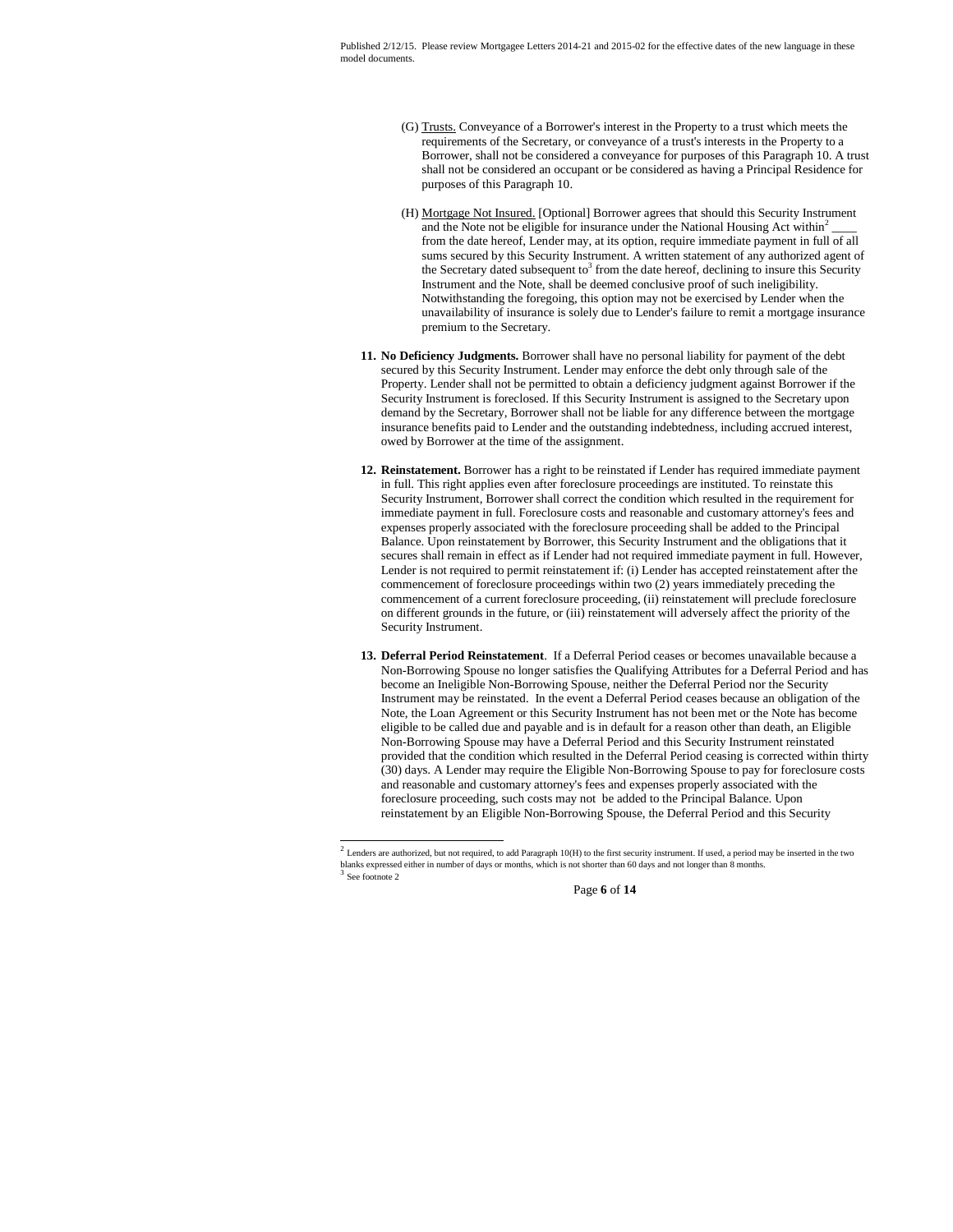Instrument and the obligations that it secures shall remain in effect as if the Deferral Period had not ceased and the Lender had not required immediate payment in full. However, Lender is not required to permit reinstatement if: (i) the Lender has accepted a reinstatement of either the Deferral Period or this Security Instrument within the past two (2) years immediately preceding the current notification to the Eligible Non-Borrowing Spouse that the mortgage is due and payable; (ii) reinstatement of either the Deferral Period or this Security Instrument will preclude foreclosure in the future, or (iii) reinstatement of either the Deferral Period or Security Instrument will adversely affect the priority of the Security Instrument.

# **14. Lien Status.**

- (A) Modification. Borrower agrees to extend this Security Instrument in accordance with this Paragraph 14(A). If Lender determines that the original lien status of the Security Instrument is jeopardized under state law (including but not limited to situations where the amount secured by the Security Instrument equals or exceeds the maximum principal amount stated or the maximum period under which loan advances retain the same lien priority initially granted to loan advances has expired) and state law permits the original lien status to be maintained for future loan advances through the execution and recordation of one or more documents, then Lender shall obtain title evidence at Borrower's expense. If the title evidence indicates that the Property is not encumbered by any liens (except this Security Instrument, the Second Security Instrument described in Paragraph 15(A) and any subordinate liens that the Lender determines will also be subordinate to any future loan advances), Lender shall request the Borrower to execute any documents necessary to protect the lien status of future loan advances. Borrower agrees to execute such documents. If state law does not permit the original lien status to be extended to future loan advances, Borrower will be deemed to have failed to have performed an obligation under this Security Instrument.
- (B) Tax Deferral Programs. Borrower shall not participate in a real estate tax deferral program, if any liens created by the tax deferral are not subordinate to this Security Instrument.
- (C) Prior Liens. Borrower shall promptly discharge any lien which has priority over this Security Instrument unless Borrower: (a) agrees in writing to the payment of the obligation secured by the lien in a manner acceptable to Lender; (b) contests in good faith the lien by, or defends against enforcement of the lien in, legal proceedings which in the Lender's opinion operate to prevent the enforcement of the lien or forfeiture of any part of the Property; or (c) secures from the holder of the lien an agreement satisfactory to Lender subordinating the lien to all amounts secured by this Security Instrument. If Lender determines that any part of the Property is subject to a lien which may attain priority over this Security Instrument, Lender may give Borrower a notice identifying the lien. Borrower shall satisfy the lien or take one more of the actions set forth above within ten (10) days of the giving of notice.

# **15. Relationship to Second Security Instrument.**

- (A) Second Security Instrument. In order to secure payments which the Secretary may make to or on behalf of Borrower pursuant to Section 255(i)(1)(A) of the National Housing Act and the Loan Agreement, the Secretary has required Borrower to execute a Second Note and a Second Security Instrument on the Property.
- (B) Relationship of First and Second Security Instruments. Payments made by the Secretary shall not be included in the debt under the Note unless:

Page **7** of **14**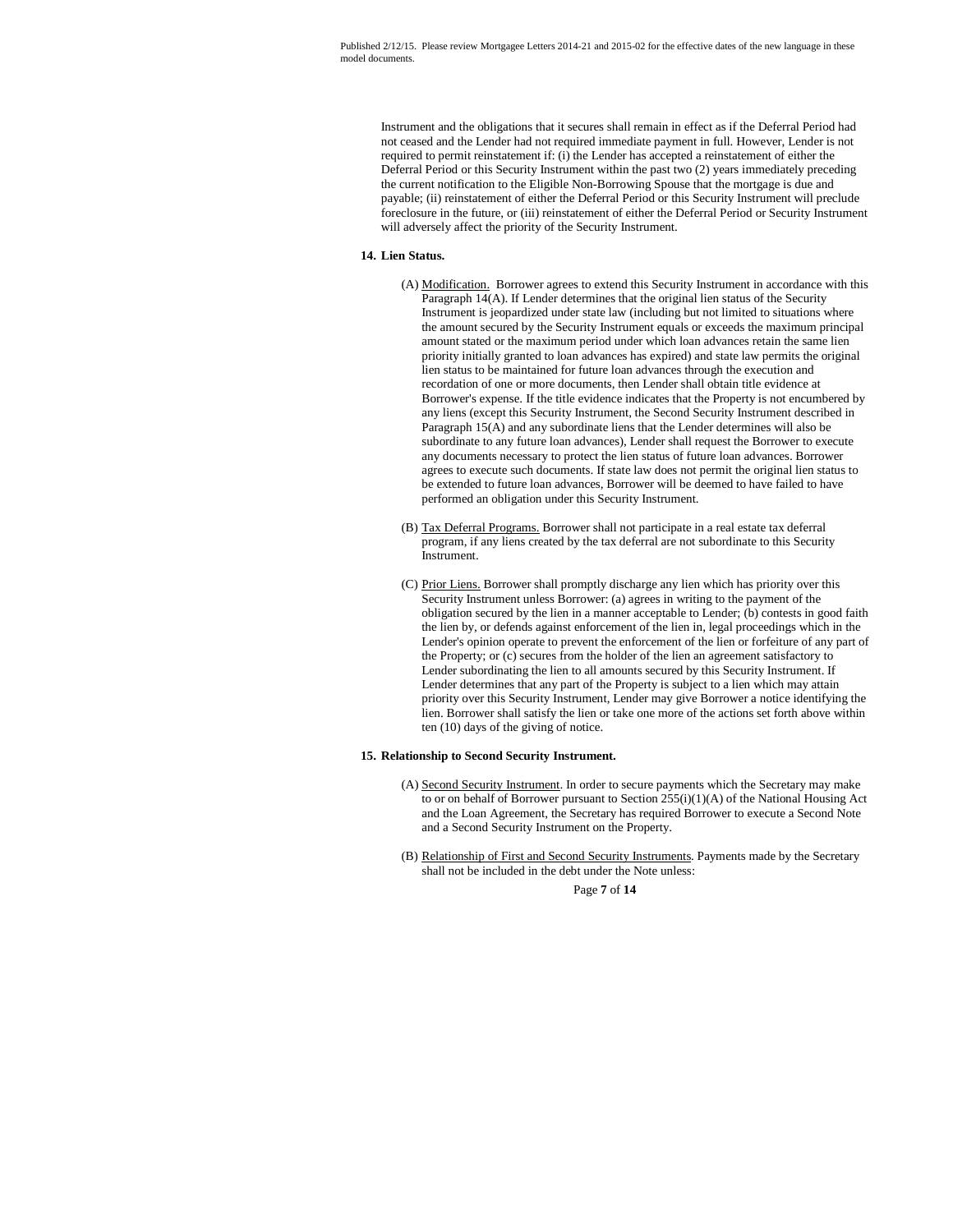- (i) This Security Instrument is assigned to the Secretary; or
- (ii) The Secretary accepts reimbursement by the Lender for all payments made by the Secretary.

If the circumstances described in (i) or (ii) occur, then all payments by the Secretary, including interest on the payments, but excluding late charges paid by the Secretary, shall be included in the debt under the Note.

- (C) Effect on Borrower. Where there is no assignment or reimbursement as described in (b)(i) or (ii) and the Secretary makes payments to Borrower, then Borrower shall not:
	- (i) Be required to pay amounts owed under the Note, or pay any rents and revenues of the Property under Paragraph 20 to Lender or a receiver of the Property, until the Secretary has required payment in full of all outstanding principal and accrued interest under the Second Note; or
	- (ii) Be obligated to pay interest or shared appreciation under the Note at any time, whether accrued before or after the payments by the Secretary, and whether or not accrued interest has been included in the principal balance under the Note.
- (D) No Duty of the Secretary. The Secretary has no duty to Lender to enforce covenants of the Second Security Instrument or to take actions to preserve the value of the Property, even though Lender may be unable to collect amounts owed under the Note because of restrictions in this Paragraph 15.
- **16. Forbearance by Lender Not a Waiver**. Any forbearance by Lender in exercising any right or remedy shall not be a waiver of or preclude the exercise of any right or remedy.
- **17. Successors and Assigns Bound; Joint and Several Liability**. The covenants and agreements of this Security Instrument shall bind and benefit the successors and assigns of Lender. Borrower may not assign any rights or obligations under this Security Instrument or under the Note, except to a trust that meets the requirements of the Secretary. Borrower's covenants and agreements shall be joint and several.

Notwithstanding anything to the contrary herein, upon the death of the last surviving Borrower, the Borrower's successors and assigns will be bound to perform Borrower's obligations under this Security Instrument.

- **18. Notices.** Any notice to Borrower provided for in this Security Instrument shall be given by delivering it or by mailing it by first class mail unless applicable law requires use of another method. The notice shall be directed to the Property Address or any other address all Borrowers jointly designate. Any notice to Lender shall be given by first class mail to Lender's address stated herein or any address Lender designates by notice to Borrower. Any notice to a Non-Borrowing Spouse provided for in this Security Instrument shall be given by delivering it or by mailing it by first class mail unless applicable law requires use of another method. The notice shall be directed to the Property Address. Any notice provided for in this Security Instrument shall be deemed to have been given to Borrower, Lender, or Non-Borrowing Spouse when given as provided in this Paragraph 18.
- Page **8** of **14 19. Governing Law; Severability.** This Security Instrument shall be governed by Federal law and the law of the jurisdiction in which the Property is located. In the event that any provision or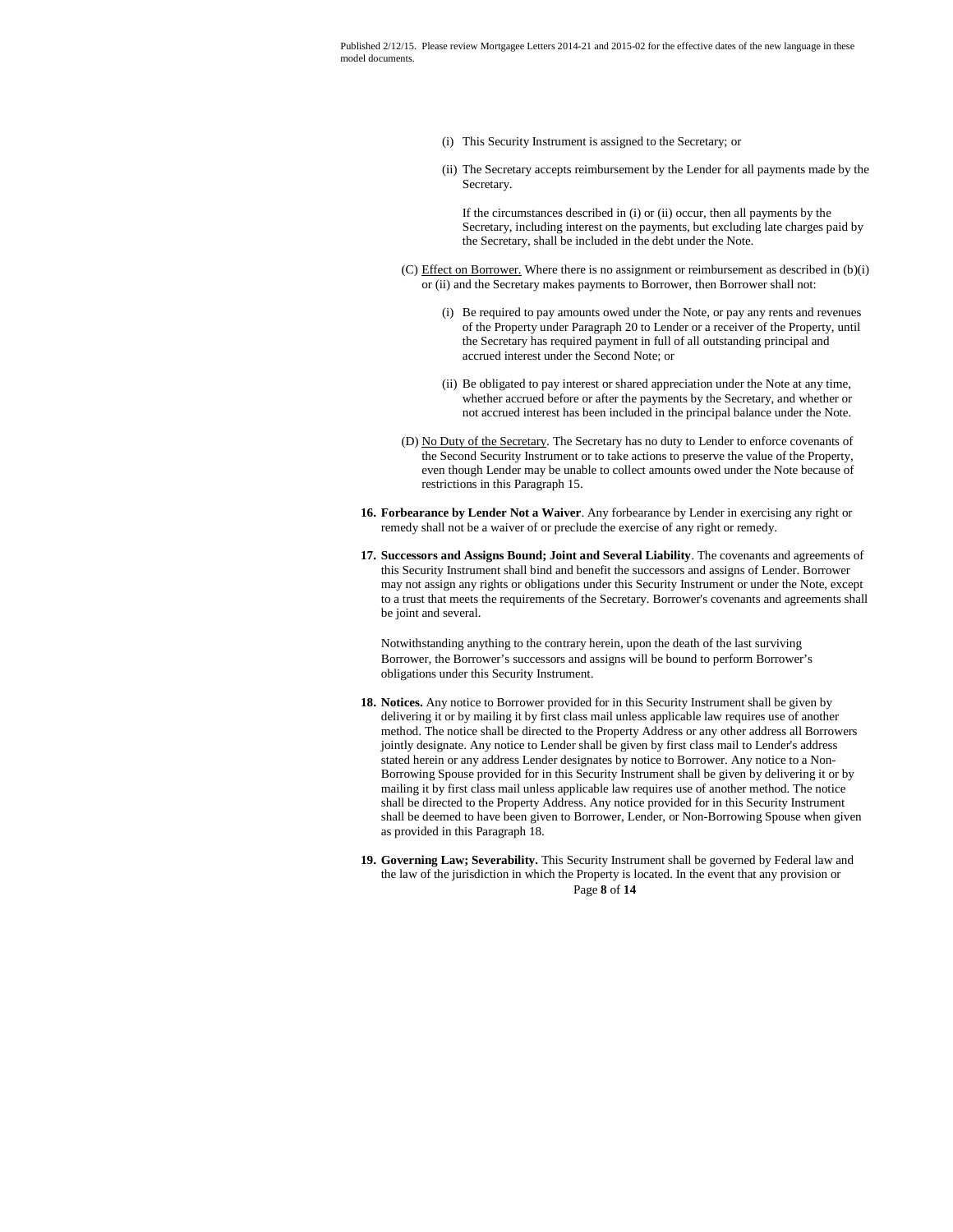clause of this Security Instrument or the Note conflicts with applicable law, such conflict shall not affect other provisions of this Security Instrument or the Note which can be given effect without the conflicting provision. To this end the provisions of this Security Instrument and the Note are declared to be severable.

- **20. Borrower's Copy.** Borrower shall be given one conformed copy of this Note and the Security Instrument.
- **21. Third-Party Beneficiary.** Except as set forth in Paragraph 10(a)(ii) and only for an Eligible Non-Borrowing Spouse, this Mortgage does not and is not intended to confer any rights or remedies upon any person other than the parties. Borrower agrees that it is not a third-party beneficiary to the Contract of Insurance between HUD and Lender.
- **22. Capitalized Terms.** Capitalized terms not defined in this Security Instrument shall have the meanings ascribed to them in the Loan Agreement.

NON-UNIFORM COVENANTS. Borrower and Lender covenant and agree as follows:

**23. Assignment of Rents**. [Use this language unless prohibited by state law.] Borrower unconditionally assigns and transfers to Lender all the rents and revenues of the Property. Borrower authorizes Lender or Lender's agents to collect the rents and revenues and hereby directs each tenant of the Property to pay the rents to Lender or Lender's agents. However, prior to Lender's notice to Borrower of Borrower's breach of any covenant or agreement in the Security Instrument, Borrower shall collect and receive all rents and revenues of the Property as trustee for the benefit of Lender and Borrower. This assignment of rents constitutes an absolute assignment and not an assignment for additional security only.

If Lender gives notice of breach to Borrower: (a) all rents received by Borrower shall be held by Borrower as trustee for benefit of Lender only, to be applied to the sums secured by this Security Instrument; (b) Lender shall be entitled to collect and receive all of the rents of the Property; and (c) each tenant of the Property shall pay all rents due and unpaid to Lender or Lender's agent on Lender's written demand to the tenant.

Borrower has not executed any prior assignment of the rents and has not and will not perform any act that would prevent Lender from exercising its rights under this Paragraph 23.

Lender shall not be required to enter upon, take control of or maintain the Property before or after giving notice of breach to Borrower. However, Lender or a judicially appointed receiver may do so at any time there is a breach. Any application of rents shall not cure or waive any default or invalidate any other right or remedy of Lender. This assignment of rents of the Property shall terminate when the debt secured by this Security Instrument is paid in full.

- **24. Foreclosure Procedure**. [For illustration only. Needs state adaptation as provided in the instructions attached.] If Lender requires immediate payment in full under Paragraph 10, Lender may invoke the power of sale and any other remedies provided in this Paragraph 24, including, but not limited to, reasonable attorney's fees and costs of title evidence.
- **25. Lien Priority.** The full amount secured by this Security Instrument shall have the same priority over any other liens on the Property as if the full amount had been disbursed on the date the initial disbursement was made, regardless of the actual date of any disbursement. The amount secured by this Security Instrument shall include all direct payments by Lender to Borrower and all other loan advances permitted by this Security Instrument for any purpose. This lien priority shall apply

Page **9** of **14**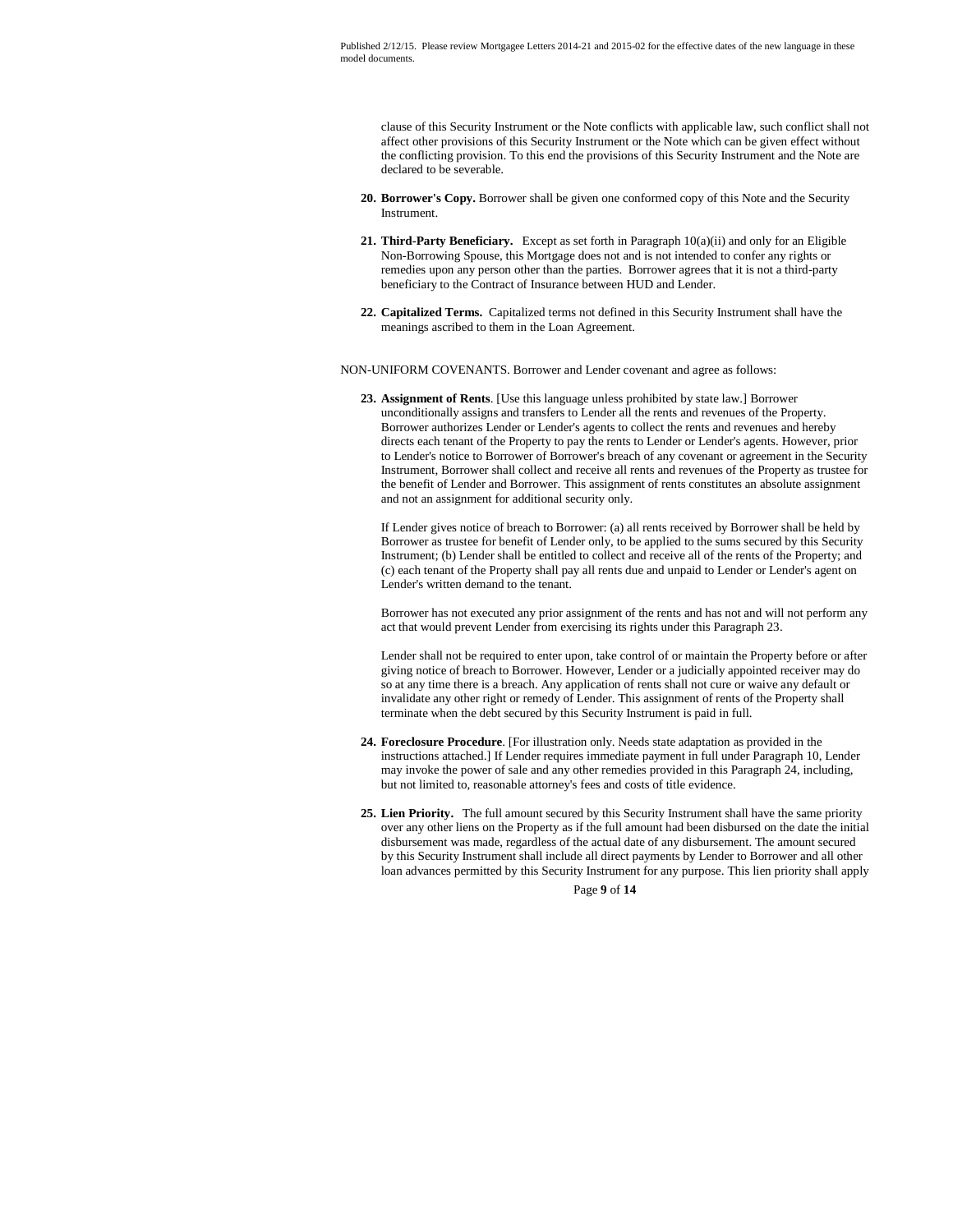notwithstanding any State constitution, law or regulation, except that this lien priority shall not affect the priority of any liens for unpaid State or local governmental unit special assessments or taxes.

If Lender invokes the power of sale, Lender shall give notice of sale to Borrower in the manner provided in Paragraph 18. Lender shall publish and post the notice of sale, and the Property shall be sold in the manner prescribed by applicable law. Lender or its designee may purchase the Property at any sale. The proceeds of the sale shall be applied in the following order: (a) to all expenses of the sale, including, but not limited to, reasonable attorney's fees; (b) to all sums secured by this Security Instrument, and (c) any excess to the person or persons legally entitled to it.

[Add any state-specific provisions in accordance with the instructions attached and HUD Handbook 4155.2, Chapter 4]

[Number as final paragraph.] Riders to this Security Instrument. If one or more riders are executed by Borrower and recorded together with this Security Instrument, the covenants of each such rider shall be incorporated into and shall amend and supplement the covenants and agreements of this Security Instrument as if the rider(s) were a part of this Security Instrument. [Check applicable box(es)]

Page **10** of **14**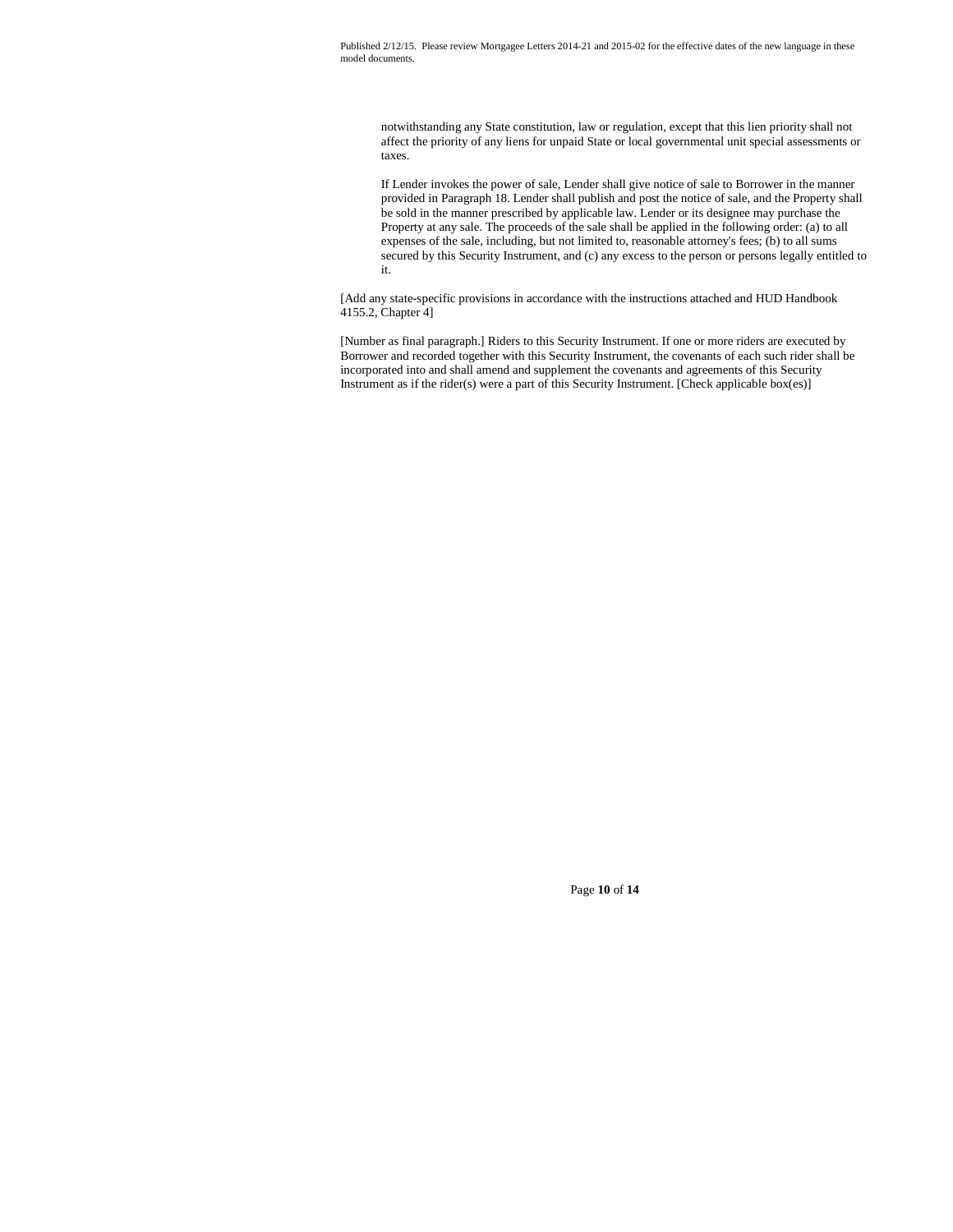[ ] Condominium Rider [ ]Planned Unit Development [ ] Shared Appreciation Rider [ ]Other [Specify]

Page **11** of **14**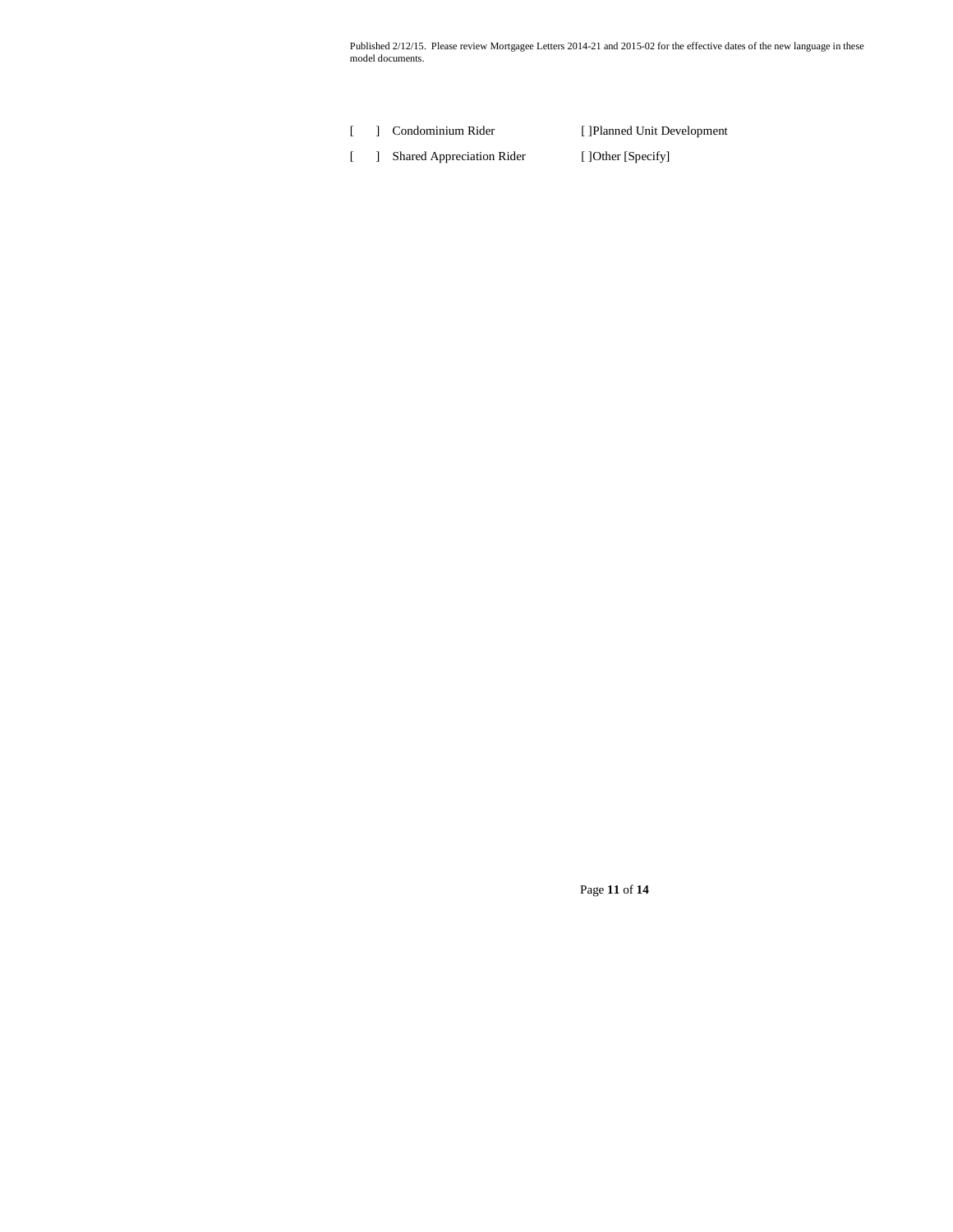BY SIGNING BELOW, Borrower accepts and agrees to the terms contained in this Security Instrument and in any rider(s) executed by Borrower and recorded with it.

Witnesses:

(SEAL)

Borrower

(SEAL)

Borrower

[Space Below This Line For Acknowledgement]

Page **12** of **14**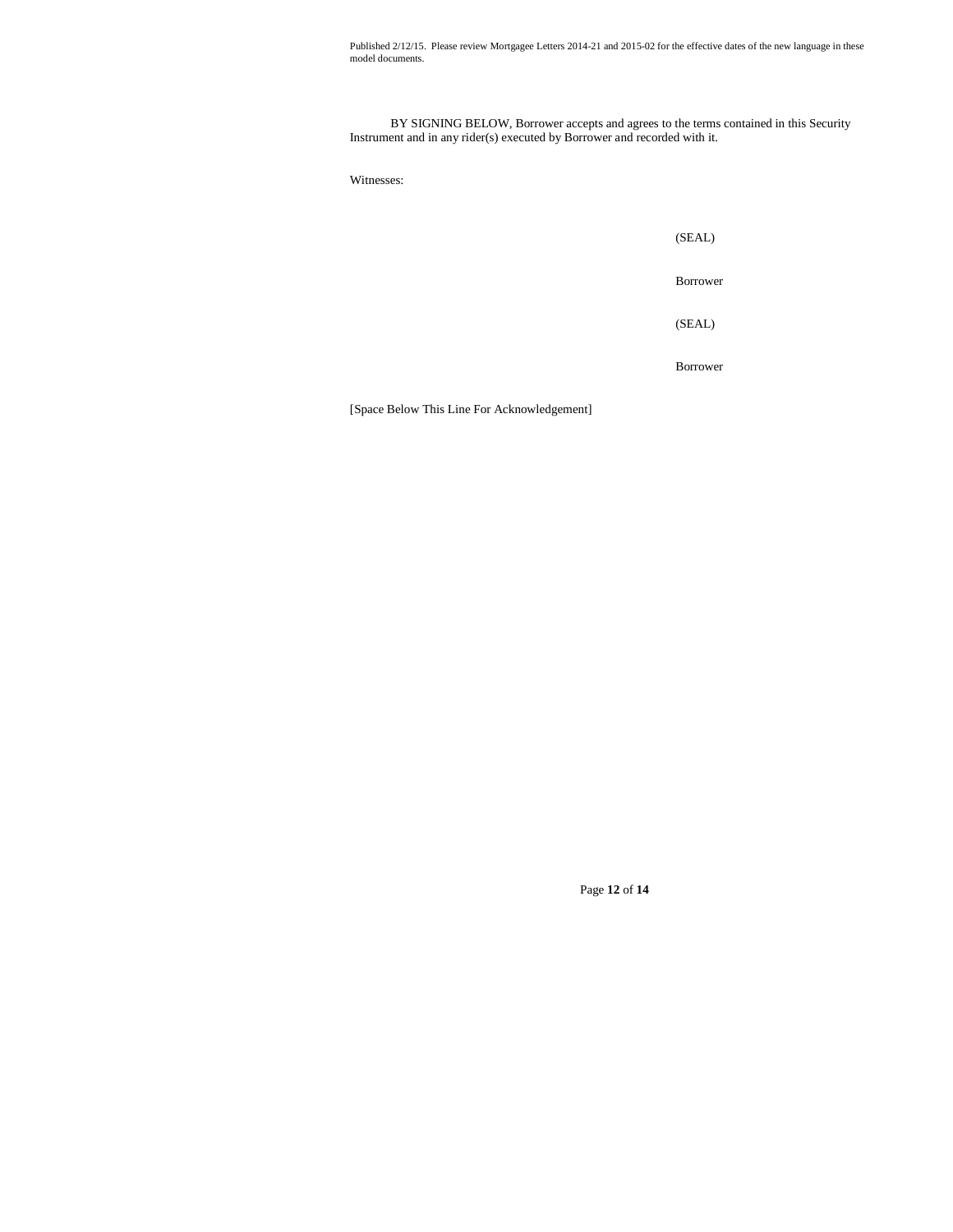Instructions for Model Adjustable Rate Mortgage Form (Home Equity Conversion)

HUD requires that a security instrument follow the form and content of the approved FNMA/FHLMC security instrument for the jurisdiction, except where HUD has determined that differences are needed to reflect HUD policy and practice. The following explains those differences. Additional instructions are found in Chapter 4, HUD Handbook 4155.2 and Chapter 6, HUD Handbook 4235.1.

#### **1. Language Preceding Uniform Covenants**

Use FNMA/FHLMC language but:

- a. Add a box for the FHA Case No. as shown on the Model Form.
- b. For a Mortgage, delete the language beginning with "THIS MORTGAGE" or "THIS DEED OF TRUST" through "covenants and agreements under this Security Instrument and Note." Substitute the language shown on the Model Form. The phrase "up to a maximum principal amount of Dollars \_\_\_\_\_\_\_\_\_\_\_\_\_\_\_\_\_\_\_\_\_\_\_\_\_\_(U.S. \$\_\_\_\_\_\_\_\_\_\_\_\_)" should be omitted in jurisdictions where there is no legal requirement to state the maximum principal amount in a mortgage or deed of trust. If the phrase is used, the blank should be completed with an amount equal to or greater than 150% of the maximum claim amount.
- c. For a Deed of Trust, follow the instructions in "b" above, except that the first three sentences of the Model Form must be further revised to read as follows:

| This DEED OF TRUST ("Security Instrument") is made on       |                          |  |
|-------------------------------------------------------------|--------------------------|--|
| 20 The grantor [or trustor] is ("Borrower"). The trustee is |                          |  |
| ("Trustee"). The beneficiary is                             | , which is organized and |  |
| existing under the laws of                                  | and whose address        |  |
| 1S                                                          | ("Lender").              |  |

- d. For Colorado deeds of trust, Georgia security deeds and Louisiana mortgages, the FNMA/FHLMC forms should be consulted for guidance regarding additional adaptation of the initial language of the Security Instrument, including language describing a note for Louisiana.
- e. For Maine and New York in which FNMA and FHLMC use "plain English" forms, the format and language should be based on FNMA/FHLMC forms for other states provided that the language is in conformity with applicable law.

The Model Form uses the FNMA/FHLMC language for Michigan as an example. The form may include variations to the standard language that have been approved by FNMA and/or FHLMC.

#### **2. Uniform Covenants**

The form should designate the paragraphs preceding Paragraph 24 on foreclosure procedures as "Uniform Covenants". The text of these paragraphs must be used as presented in the Model Form without any change. FNMA/FHLMC language may not be substituted. If change is needed to make requirements of state or local law or practice, written approval from HUD is needed before the change is made.

Page **13** of **14**